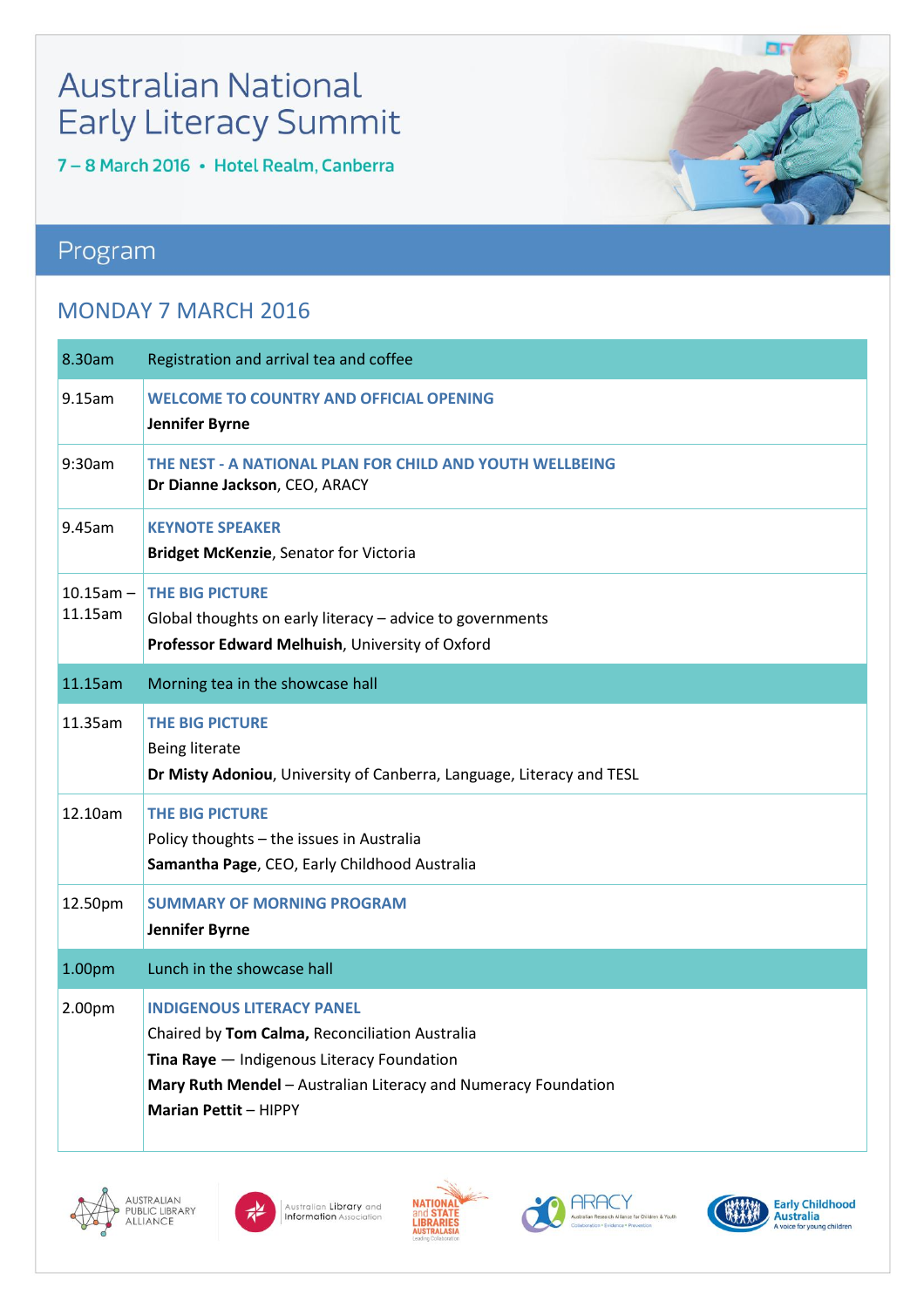# **Australian National Early Literacy Summit**

7 - 8 March 2016 · Hotel Realm, Canberra

### Program

| 2.50pm | <b>FIRST 5 FOREVER</b><br>Jane Cowell, State Library of Queensland                                                                                                                                                                                                  |
|--------|---------------------------------------------------------------------------------------------------------------------------------------------------------------------------------------------------------------------------------------------------------------------|
| 3.30pm | Afternoon tea in the showcase hall                                                                                                                                                                                                                                  |
| 3.50pm | <b>PANEL SESSION</b><br>What's our ask?<br>Hosted by Jennifer Byrne<br><b>Susan Hill, Raising Literacy (Little Big Book Club)</b><br><b>Edward Melhuish, University of Oxford</b><br>Samantha Page, Early Childhood Australia<br>Jane Cowell, SLQ - First 5 Forever |
| 4.30pm | <b>SUMMARY OF DAY</b><br>Jennifer Byrne                                                                                                                                                                                                                             |
| 5.00pm | Cocktail networking reception - Ostani Bar and Restaurant, Hotel Realm                                                                                                                                                                                              |













**For** 

Early Childhood<br>Australia<br>A voice for young children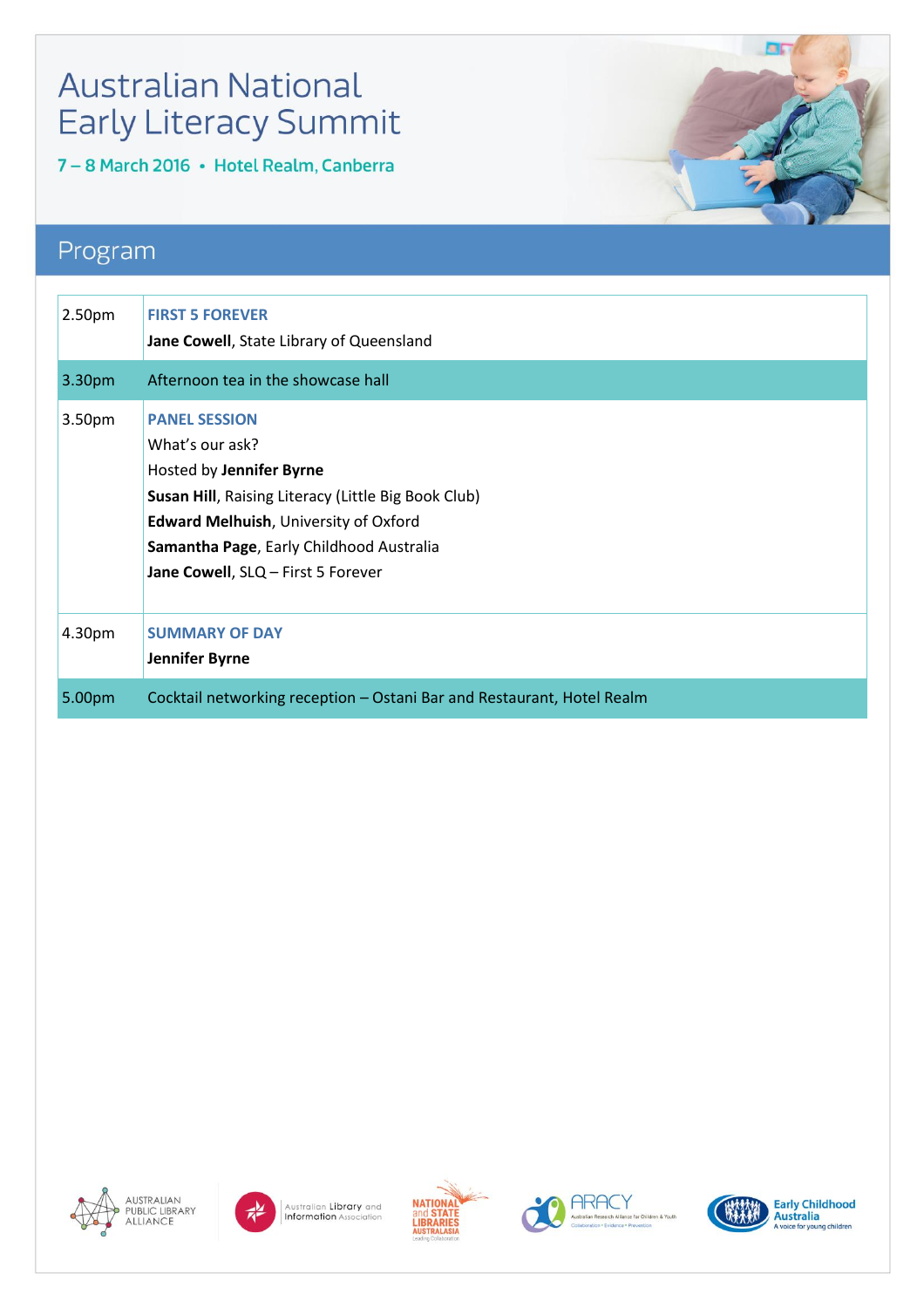# **Australian National Early Literacy Summit**

7 - 8 March 2016 · Hotel Realm, Canberra

### Program

#### **TUESDAY 8 MARCH 2016**

| 8.30am  | Registration and arrival tea and coffee                                                                                                                                                                                                                                                  |
|---------|------------------------------------------------------------------------------------------------------------------------------------------------------------------------------------------------------------------------------------------------------------------------------------------|
| 9.30am  | <b>WELCOME</b><br>Margaret Allen, NSLA; Debra Rosenfeldt, State Library Victoria                                                                                                                                                                                                         |
| 9.45am  | <b>KEYNOTE SPEAKER</b><br>Jackie French, multi-award winning children's author                                                                                                                                                                                                           |
| 10.45am | <b>EXPERT PANEL DISCUSSION -THE AUTHOR, THE BOOKSHOP AND THE PUBLISHER</b><br>Jackie French, Children's author<br>Leesa Lambert, Little Bookroom<br>Murray Hawkins, Scholastic Australia                                                                                                 |
| 11.15am | Morning tea in the showcase hall                                                                                                                                                                                                                                                         |
| 11.45am | Kevin Robbie, United Way                                                                                                                                                                                                                                                                 |
| 12.30pm | Lunch in the showcase hall                                                                                                                                                                                                                                                               |
| 1.30pm  | Dr Emilia Djonov, Macquarie University's Institute of Early Childhood                                                                                                                                                                                                                    |
| 2.15pm  | LONGITUDINAL STUDY OF AUSTRALIAN CHILDREN (LSAC)<br>Dr Cate Taylor, Principal Research Fellow, Telethon Kids Institute & The University of Western<br>Australia Faculty of Education                                                                                                     |
| 3.00pm  | Afternoon tea in the showcase hall                                                                                                                                                                                                                                                       |
| 3.20pm  | THE IMPORTANCE OF AN EDUCATED EARLY LITERACY EDUCATOR<br><b>Grant Webb, ALEA President</b>                                                                                                                                                                                               |
| 3.50pm  | WHAT NEXT? WORKING TOGETHER TO MAKE AN IMPACT - We gather your thoughts on how to<br>tackle this challenge. Facilitated by Grant Webb, ALEA President and Carol Hubert, Strategic<br>Engagement and Communications Manager, Australian Research Alliance for Children & Youth<br>(ARACY) |
| 4.30pm  | <b>SUMMARY OF NEXT STEPS AND CLOSE</b><br><b>Margaret Allen</b>                                                                                                                                                                                                                          |











**For**